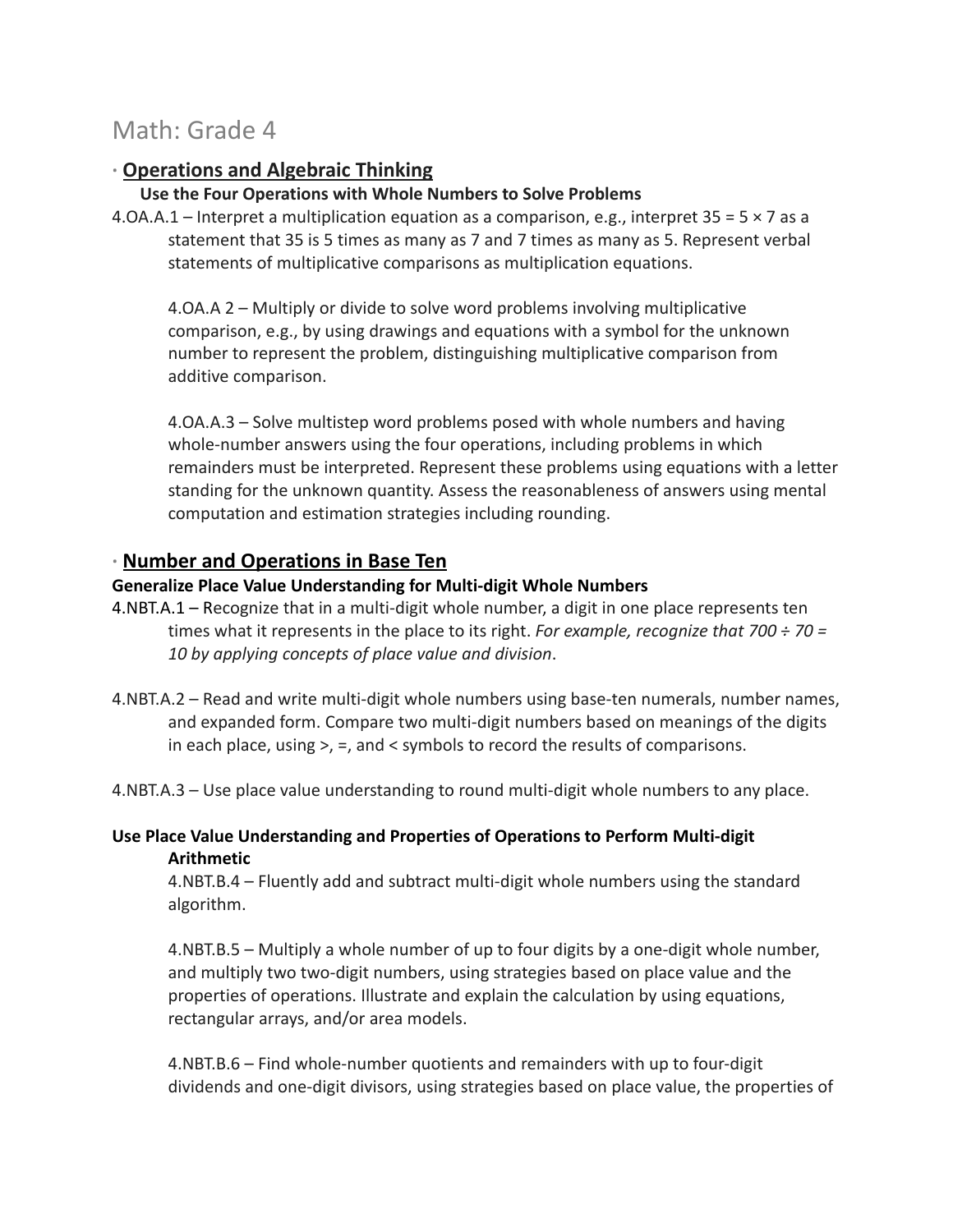operations, and/or the relationship between multiplication and division. Illustrate and explain the calculation by using equations, rectangular arrays, and/or area models.

# **∙ Number and Operations – Fractions**

### **Extend Understanding of Fraction Equivalence and Ordering**

- 4.NF.A.1 Explain why a fraction *a*/*b* is equivalent to a fraction (*n* × *a*)/(*n* × *b*) by using visual fraction models, with attention to how the number and size of the parts differ even though the two fractions themselves are the same size. Use this principle to recognize and generate equivalent fractions.
- 4.NF.A.2 Compare two fractions with different numerators and different denominators, e.g., by creating common denominators or numerators, or by comparing to a benchmark fraction such as 1/2. Recognize that comparisons are valid only when the two fractions refer to the same whole. Record the results of comparisons with symbols >, =, or <, and justify the conclusions, e.g., by using a visual fraction model.

## **Build Fractions from Unit Fractions by Applying and Extending Previous Understandings of Operations on Whole Numbers**

- 4.NF.B.3 Understand a fraction *a*/*b* with *a* > 1 as a sum of fractions 1/*b*.
- 4.NF.B.3.A Understand addition and subtraction of fractions as joining and separating parts referring to the same whole.
- 4.NF.B.3.B Decompose a fraction into a sum of fractions with the same denominator in more than one way, recording each decomposition by an equation. Justify decompositions, e.g., by using a visual fraction model. *Examples: 3/8 = 1/8 + 1/8 + 1/8 ; 3/8 = 1/8 + 2/8 ; 2 1/8 = 1 + 1 + 1/8 = 8/8 + 8/8 + 1/8*.
- 4.NF.B.3.C Add and subtract mixed numbers with like denominators, e.g., by replacing each mixed number with an equivalent fraction, and/or by using properties of operations and the relationship between addition and subtraction.
- 4.NF.B.3.D Solve word problems involving addition and subtraction of fractions referring to the same whole and having like denominators, e.g., by using visual fraction models and equations to represent the problem.
- 4.NF.B.4 Apply and extend previous understandings of multiplication to multiply a fraction by a whole number.
- 4.NF.B.4.A –Understand a fraction *a*/*b* as a multiple of 1/*b*. *For example, use a visual fraction model to represent 5/4 as the product 5 × (1/4), recording the conclusion by the equation 5/4 = 5 × (1/4)*.
- 4.NF.B.4.B Understand a multiple of a/b as a multiple of 1/b, and use this understanding to multiply a fraction by a whole number. *For example, use a visual fraction model to express 3 × (2/5) as 6 × (1/5), recognizing this product as 6/5. (In general, n × (a/b) = (n × a)/b.)*
- 4.NF.B.4.C Solve word problems involving multiplication of a fraction by a whole number, e.g., by using visual fraction models and equations to represent the problem. *For example, if each person at a party will eat 3/8 of a pound of roast beef, and there will be 5*